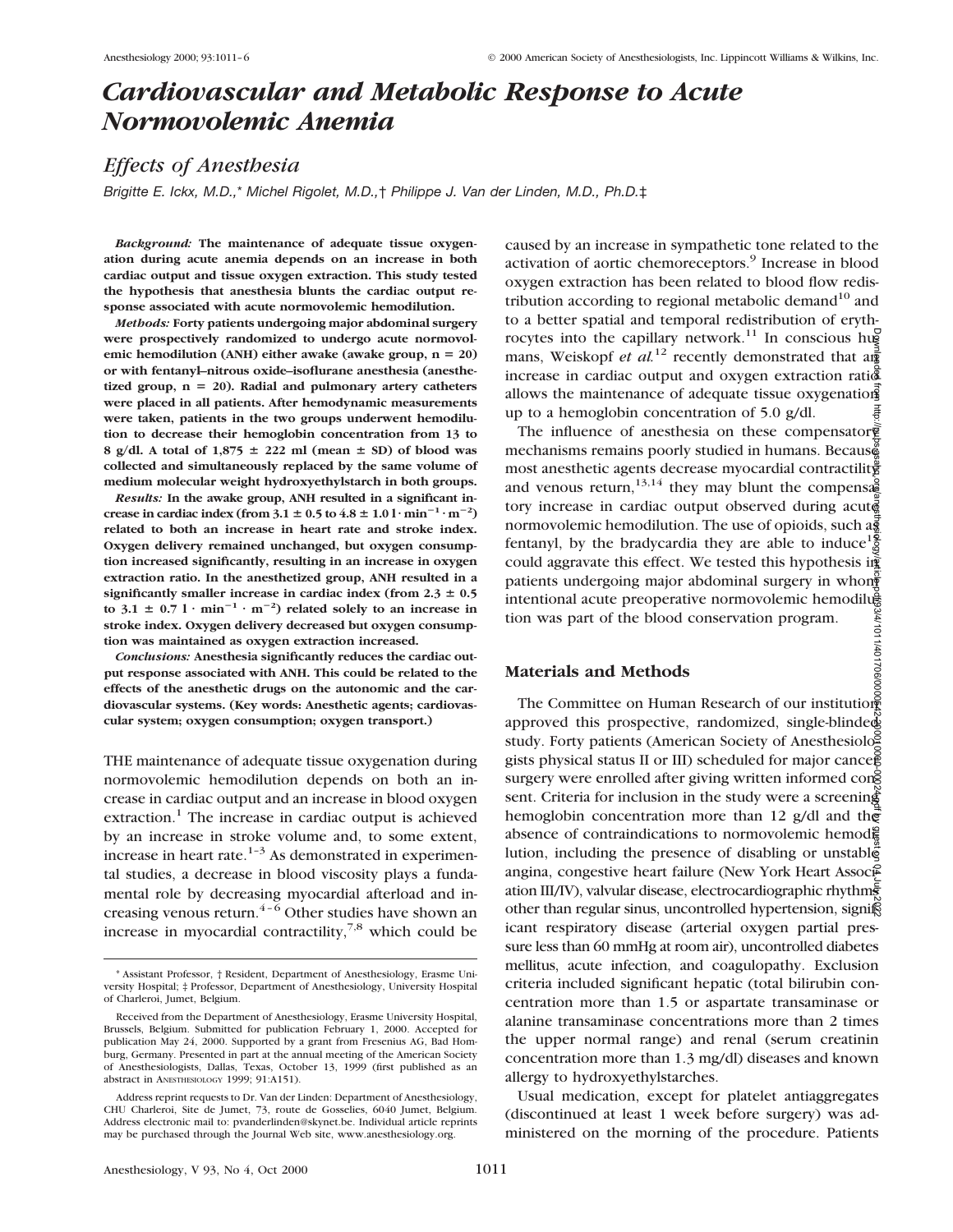were premedicated with alprazolam 0.5 mg orally 1 h before the arrival in the operating room. They were equipped with an electrocardiogram lead  $V_5$ , a pulse oximeter, and a noninvasive blood pressure monitoring. Forty percent oxygen was provided through a facial mask. A 16-gauge catheter was inserted in a peripheral vein for fluids and drug infusion. After intravenous administration of 2 mg midazolam, a 20-gauge catheter was inserted in a radial artery for arterial pressure monitoring and blood sampling. A modified pulmonary artery catheter (Swan Ganz model 93A-431H-7,5F; Baxter-Edwards, Irvine, CA) was inserted percutaneously through the internal jugular vein during local anesthesia. This catheter, allowing right ventricular ejection fraction measurement and determination of right ventricular end-diastolic volume, was positioned with its proximal port located 2 cm proximal to the tricuspid valve.

#### *Acute Normovolemic Hemodilution Protocol*

Acute normovolemic hemodilution (ANH) was performed either before or after induction of anesthesia. Blood was withdrawn from a peripheral vein to reach a target hemoglobin level of 8 g/dl and was simultaneously replaced by the same volume of 6% medium-weight hydroxyethylstarch (130/0.4/11, 10 patients in each group; or 200/0.5/5.1, 10 patients in each group; Fresenius AG, Bad Homburg, Germany). Blood collected in standard citrate–phosphate–dextrose storage bags was stored at room temperature and reinfused to the patient whenever necessary during surgery. Hemoglobin was measured using a cooximeter (Instrumentation Laboratory, Milan, Italy). Mean arterial pressure was carefully monitored during the ANH procedure. When mean arterial pressure decreased by more than 30% from baseline values, 5-mg ephedrine bolus doses were administered.

#### *Anesthetic Technique*

Anesthesia was induced with fentanyl  $(3 \mu g/kg)$  and thiopental (3 mg/kg). The trachea was intubated after administration of cisatracurium (0.15  $\mu$ g/kg), and the patient underwent ventilation with a mixture of oxygen– nitrous oxide 40–60%. Respiratory rate was set at  $12$  min<sup>-1</sup>, and tidal volume was adjusted to obtain an arterial carbon dioxide partial pressure of 40 mmHg. Anesthesia was maintained with isoflurane 0.4–1% end tidal and fentanyl bolus doses  $(50-100 \mu g,$  according to patient's body weight). No fentanyl bolus doses were allowed during the hemodilution procedure.

#### *Hemodynamic Measurements*

Mean arterial pressure, mean pulmonary artery pressure, pulmonary artery occluded pressure, and right atrial pressure were measured through pressure transducers (model T321571A, Baxter) with the zero refer-

ence set at the midchest level. Electrocardiogram was used for determination of heart rate. Cardiac output was determined at least in triplicate by the thermodilution technique, using 10 ml of cold saline  $(< 10^{\circ}$ C) and a closed system (CO-set, Baxter). The injection was started at the end of inspiration.<sup>16</sup> Right ventricular ejection fraction was simultaneously determined with each cardiac output measurement, using an algorithm based on an exponential analysis of the thermodilution curve and a computer (REF-1, Baxter). With this technique, the normal value of right ventricular ejection fraction is approximately  $45\%$ .<sup>17,18</sup> Immediately after cardiac output determination, arterial and venous blood gases wer analyzed with an automated system (Instrumentation Laboratory), and oxygen saturation and hemoglobing were measured with the cooximeter. Cardiac index, stroke index, systemic vascular resistance, left ventricular stroke work index, oxygen delivery  $(D_0)$ , oxygen consumption  $(\rm Vo_2)$ , and oxygen extraction were calculated using standard formulas. Right ventricular end-diastolic volume index was calculated by dividing stroked index by right ventricular ejection fraction. Body tem $\frac{3}{2}$ perature was continuously monitored by the thermistorof the flow-directed thermodilution catheter.

## *Measurements and Data Analysis*

Patients were randomized to undergo ANH either be $\bar{\Xi}$ fore (awake group,  $n = 20$ ) or after induction of anesthesia (anesthetized group,  $n = 20$ ). In the awake group, hemodynamic measurements were performed withing 10 min after the insertion of the catheters (baseline) and 10 min after the end of the hemodilution procedure (after ANH). In the anesthetized group, hemodynami $\delta$ measurements were performed within 10 min after the insertion of the catheters (baseline), within 10 min after induction of anesthesia (before ANH), and 10 min after the end of hemodilution (after ANH). Accordingly, the time point "baseline" was also the time point "befor ANH" in the awake group. Ephedrine bolus doses were not allowed within the 10 min preceding the hemodynamic measurements. Downloaded from http://pubs.asahq.org/anesthesiology/article-pdf/93/4/1011/401706/0000542-200010000-00024.pdf by guest on 04 July 2022

#### *Statistical Analysis*

Demographic data were compared in the two groups using a Student *t* test. Differences for gender were assessed using a Fisher exact probability test. Hemodynamic data at baseline were compared in the two groups using one-way analysis of variance. Hemodynamic data obtained before and after ANH in the two groups were compared using a two-way analysis of variance, followed by pairwise comparisons using Bonferroni adjustments. A  $P$  value  $\leq 0.05$  was considered significant. Results are presented as mean values  $\pm$  SD.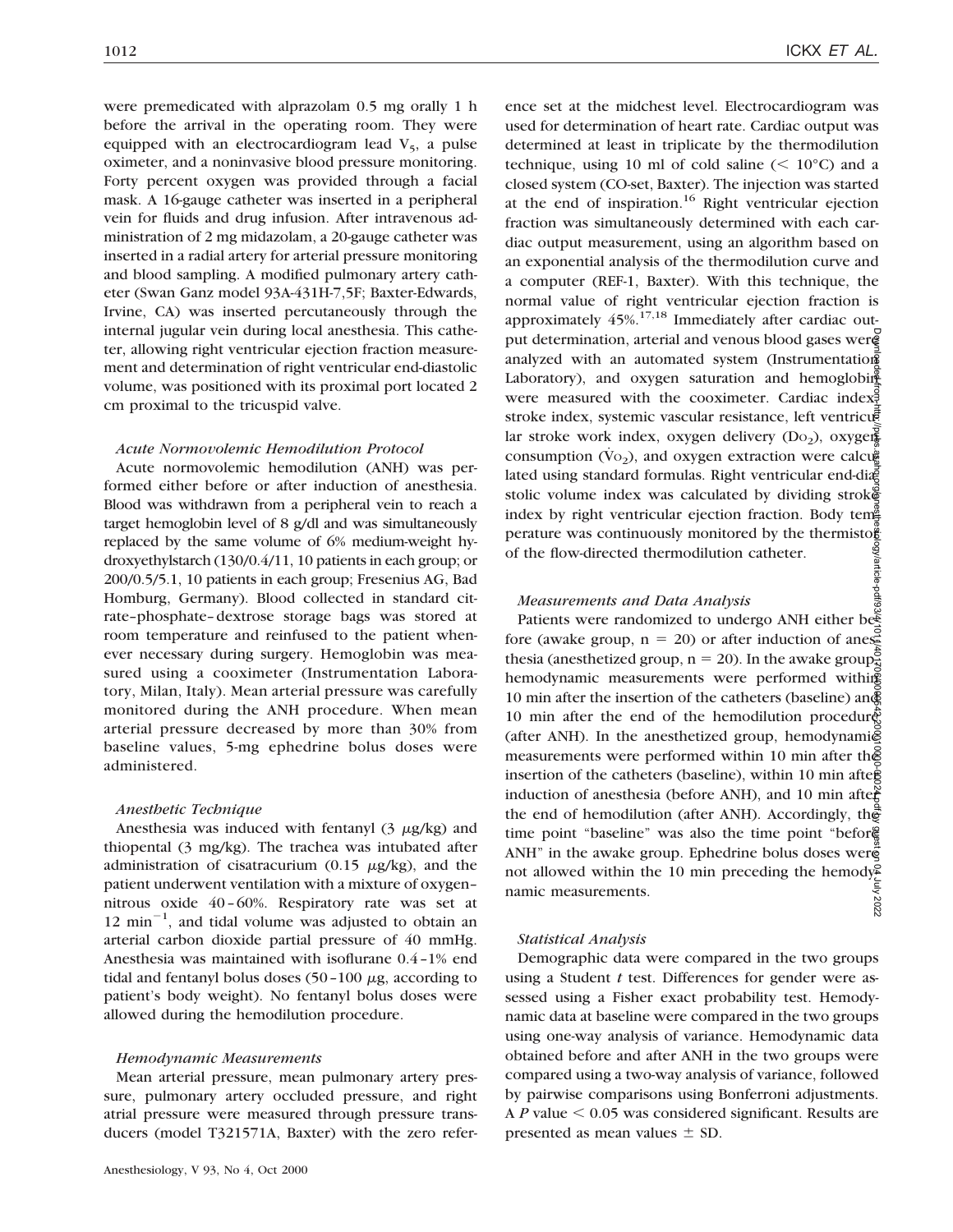#### **Table 1. Demographic Data**

|                             | Awake<br>Group ( $N = 20$ ) | Anesthetized<br>Group ( $N = 20$ ) |
|-----------------------------|-----------------------------|------------------------------------|
| Age (yr)                    | $62 \pm 6$                  | 61 $\pm$ 7                         |
| BSA(m <sup>2</sup> )        | $1.92 \pm 0.11$             | $1.92 \pm 0.17$                    |
| Gender (M/F)                | 20/0                        | 19/1                               |
| ASA classification (II/III) | 9/11                        | 13/7                               |
| Medications                 |                             |                                    |
| $\beta$ -blockers (%)       | 25                          | 30                                 |
| $Ca^{++}$ blockers (%)      | 15                          | 5                                  |

 $ASA =$  American Society of Anesthesiologists;  $BSA =$  body surface area;  $Ca =$  calcium.

# **Results**

Demographic data were similar in the two groups (table 1). To reach the target hemoglobin level, the exchanged volume was  $1,875 \pm 222$  ml in both groups. Time to perform hemodilution was  $49 \pm 13$  min in the awake group and  $41 \pm 10$  min in the anesthetized group. In the latter group, no fentanyl was administered throughout the hemodilution procedure, while isoflurane concentration was maintained constant in each patient (mean end-tidal concentration,  $0.44 \pm 0.19$ %). Two patients in this group required ephedrine (patient no. 6, 5 mg; patient no. 16, 20 mg) to sustain mean arterial pressure. The last dose of ephedrine was administered, respectively, 25 and 40 min before the hemodynamic measurements after ANH was performed.

In the awake group, ANH was associated with an increase in cardiac index, related to both an increase in heart rate and stroke index (table 2). Systemic vascular resistance decreased, and left ventricular stroke work index increased. Mean pulmonary artery pressure, right ventricular end-diastolic volume index, and right ventricular stroke work index also increased. Despite the decrease in arterial oxygen content,  $Do_2$  remained stable, but  $\overline{V}o_2$  increased, resulting in an increase in oxygen extraction (table 2).

In the anesthetized group, ANH was associated with a increase in cardiac index, related solely to an increase in stroke index (table 2). Mean arterial pressure and systemic vascular resistance decreased. Right ventricular end-diastolic volume index increased. The decrease in arterial oxygen content was associated with a slight decrease in  $Do_2$ , but  $Vo_2$  was maintained as oxygen extraction increased. Between the two groups, there was a significant different response to ANH for body temperature, heart rate, cardiac index, and  $\dot{V}_{O_2}$ .

For a similar increase in right ventricular enddiastolic volume index and pulmonary artery occluded pressure, right and left ventricular stroke work index increased more in the awake than in the anesthetized group (fig. 1).

### **Discussion**

During acute normovolemic hemodilution, the maintenance of an adequate oxygen supply to the tissues depends on an increase in cardiac output and tissue oxygen extraction. In the conditions of the present study, anesthesia reduced significantly the increase in cardiac output associated with the reduction in the oxygen-carrying capacity of the blood. In the anesthetized patients, the increase in cardiac output was only related to an increase in stroke volume, whereas in the awake patients, the cardiac output increase resulted from both an increase in stroke volume and heart rate. Comparing data obtained in conscious<sup>12,19,20</sup> and anesthetized hugh  ${\rm mass}^{17,19,21,22}$  undergoing acute isovolemic hemodilution resulted in similar observations. The absence  $\sigma_{\text{E}}^{\text{B}}$ heart rate increase observed during ANH in anesthetized subjects is probably related to a depression of the autonomic nervous system by the anesthetic agents. In an $\frac{2}{5}$ mals deprived of their autonomic system, heart rate did not increase during isovolemic anemia, and the increase in cardiac output was significantly lower than in intactive animals.<sup>23</sup> A parasympathetic stimulation related to the central vagal stimulation induced by the fentanyl could also contribute to the absence of heart rate increased observed in the anesthetized subjects.<sup>15</sup>

The increase in stroke volume during hemodilution has been attributed to the decreased blood viscosity resulting in both an increased venous return and a res duced myocardial afterload, and possibly to an increased myocardial contractility caused by activation of the cardiac sympathetic nerves.<sup>6-9</sup> Anesthetic agents may inter-



**Fig. 1. (***Left***) Evolution of right ventricular stroke work index (RVSWI) as a function of right ventricular end-diastolic volume index (RVEDVI) during acute normovolemic hemodilution. (***Right***) Evolution of left ventricular stroke work index (LVSWI) as a function of pulmonary artery occluded pressure (PAOP)** during acute normovolemic hemodilution. Squares = awake patients; diamonds = anesthetized patients; open symbols = **before ANH; closed symbols = after ANH.**  $^*P < 0.05$ **;**  $^{**}P < 0.01$ **after** *versus* **before actue normovolemic hemodilution. ##***P* **< 0.01 in awake** *versus* **anesthetized groups.**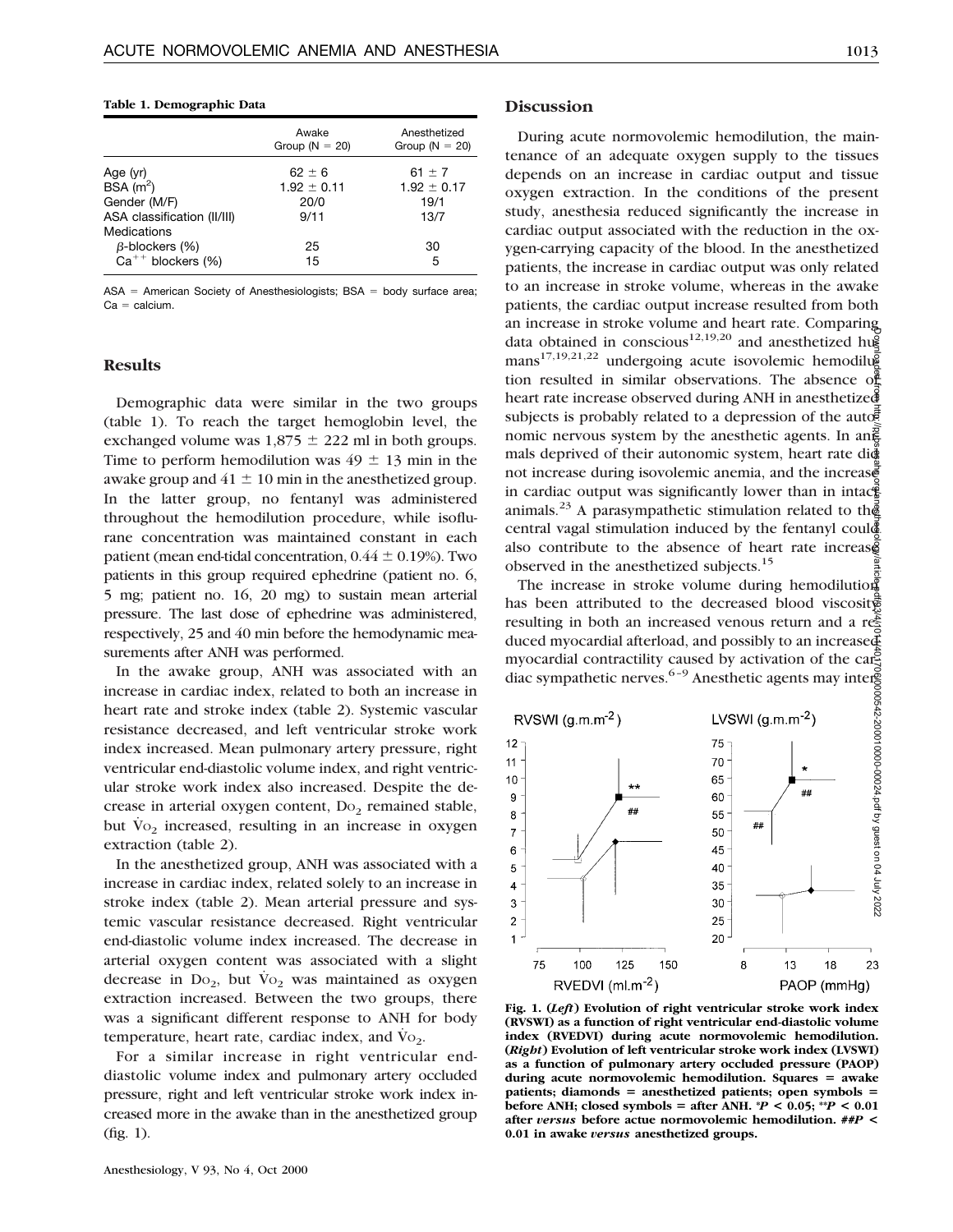#### **Table 2. Effects of Hemodilution in the Awake and the Anesthetized Groups**

|                                                                |              | <b>Baseline</b> | <b>Before ANH</b> | After ANH                               |
|----------------------------------------------------------------|--------------|-----------------|-------------------|-----------------------------------------|
| Temperature (°C)                                               | Awake        |                 | $36.3 \pm 0.3$    | $36.2 \pm 0.3$                          |
|                                                                | Anesthetized | $36.4 \pm 0.3$  | $36.1 \pm 0.3$    | $35.7 \pm 0.4$ †§                       |
| Heart rate (beats/min)                                         | Awake        |                 | $69 \pm 10$       | $80 \pm 10^{+}$                         |
|                                                                | Anesthetized | $77 \pm 15$     | $66 \pm 12$       | $66 \pm 10$ §                           |
| MAP (mmHg)                                                     | Awake        |                 | $102 \pm 14$      | $93 \pm 15$                             |
|                                                                | Anesthetized | $110 \pm 15$    | $78 \pm 14$ §     | $67 \pm 10$ <sup>*</sup> §              |
| MPAP (mmHg)                                                    | Awake        |                 | $15.4 \pm 3.4$    | $19.2 \pm 5.3^*$                        |
|                                                                | Anesthetized | $16.7 \pm 3.3$  | $18.1 \pm 3.7$    | $21.2 \pm 4.7$                          |
| PAOP (mmHg)                                                    | Awake        |                 | $11.3 \pm 3.3$    | $13.7 \pm 5.1$                          |
|                                                                | Anesthetized | $10.5 \pm 3.2$  | $12.5 \pm 3.1$    | $15.9 \pm 5.1$                          |
| RAP (mmHg)                                                     | Awake        |                 | $6.6 \pm 3.0$     | $8.3 \pm 4.2$                           |
|                                                                | Anesthetized | $6.6 \pm 3.5$   | $9.4 \pm 3.2$     | <b>UWO</b><br>$11.7 \pm 4.2$ ‡          |
| CI ( $1 \cdot min^{-1} \cdot m^{-2}$ )                         | Awake        |                 | $3.1 \pm 0.5$     | $4.8 \pm 1.0$                           |
|                                                                | Anesthetized | $3.2 \pm 0.6$   | $2.3 \pm 0.5$ §   | $3.1 \pm 0.7$   $\frac{8}{9}$           |
| <b>RVEF</b> (%)                                                | Awake        |                 | $45.4 \pm 6.3$    | $49.6 \pm 5.8$                          |
|                                                                | Anesthetized | $42.0 \pm 5.9$  | $34.8 \pm 6.5$ §  | $40.4 \pm 8.1$ §                        |
| $SI$ (ml/m <sup>-2</sup> )                                     | Awake        |                 | $45.1 \pm 7.0$    | urpupas.<br>$60.5 \pm 9.9$ †            |
|                                                                | Anesthetized | $42.6 \pm 6.2$  | $34.9 \pm 7.6$ §  | $47.4 \pm 7.5$                          |
| RVEDVI $(mI/m^{-2})$                                           | Awake        |                 | $99 \pm 15$       | $123 \pm 24$ †                          |
|                                                                | Anesthetized | $103 \pm 21$    | $102 \pm 21$      | liq.ol<br>$121 \pm 28$ *                |
| SVR $(d \cdot s \cdot cm^{-5})$                                | Awake        |                 | $1331 \pm 290$    | ng<br>Pid<br>$760 \pm 194$ <sup>+</sup> |
|                                                                | Anesthetized | $1365 \pm 287$  | $1322 \pm 365$    | $779 \pm 198$ †                         |
| LVSWI (g $\cdot$ m $\cdot$ m <sup>-2</sup> )                   | Awake        |                 | $55.4 \pm 10.2$   | $64.3 \pm 11.6^*$                       |
|                                                                | Anesthetized | $57.6 \pm 13.6$ | $31.7 \pm 11.6$ § | $33.0 \pm 7.2$ §                        |
| RVSWI (g $\cdot$ m $\cdot$ m <sup>-2</sup> )                   | Awake        |                 | $5.4 \pm 1.5$     | $8.9 \pm 2.3$                           |
|                                                                | Anesthetized | $5.9 \pm 2.6$   | $4.3 \pm 2.6$     | $6.4 \pm 3.2$ §                         |
| $Hb$ (g/dl <sup>-1</sup> )                                     | Awake        |                 | $13.7 \pm 0.9$    | $8.6 \pm 1.1$                           |
|                                                                | Anesthetized | $13.8 \pm 1.0$  | $13.4 \pm 1.0$    | $7.9 \pm 0.9$ †                         |
| Arterial pH (U)                                                | Awake        |                 | $7.41 \pm 0.02$   | $7.38 \pm 0.03$ †                       |
|                                                                | Anesthetized | $7.40 \pm 0.02$ | $7.40 \pm 0.04$   | $7.39 \pm 0.04$                         |
| Paco <sub>2</sub> (mmHg)                                       | Awake        |                 | $41.5 \pm 3.1$    | $41.8 \pm 3.5$                          |
|                                                                | Anesthetized | $41.5 \pm 4.0$  | $40.8\,\pm\,5.8$  | $38.0 \pm 4.7$ ‡                        |
| $PaO2$ (mmHg)                                                  | Awake        |                 | $154 \pm 33$      | $171 \pm 28$                            |
|                                                                | Anesthetized | $143 \pm 23$    | $196 \pm 59$ ‡    | $178 \pm 43$                            |
| $Sao2$ (%)                                                     | Awake        |                 | $96.3 \pm 1.8$    | $97.0 \pm 1.1$                          |
|                                                                | Anesthetized | $96.5 \pm 1.8$  | $96.6 \pm 1.5$    | $97.0 \pm 1.2$                          |
| $CaO2$ (ml/dl <sup>-1</sup> )                                  | Awake        |                 | $18.8 \pm 1.2$    | $12.1 \pm 1.6$ †                        |
|                                                                | Anesthetized | $18.9 \pm 1.4$  | $18.7 \pm 1.4$    | $11.2 \pm 1.1$                          |
| $Pvo2$ (mmHg)                                                  | Awake        |                 | $43.8 \pm 2.8$    | $42.1 \pm 2.4$<br>Ė                     |
|                                                                | Anesthetized | $45.2 \pm 3.8$  | $47.2 \pm 7.9$    | $42.5 \pm 6.5^*$                        |
| $Svo2$ (%)                                                     | Awake        |                 | $76.9 \pm 3.7$    | <b>A</b> anest<br>$74.6 \pm 4.4$        |
|                                                                | Anesthetized | $78.5 \pm 3.6$  | $77.5 \pm 5.7$    | $72.2 \pm 6.0$ †                        |
| $Cvo2$ (ml/dl <sup>-1</sup> )                                  | Awake        |                 | $14.7 \pm 1.2$    | $9.0 \pm 1.4$                           |
|                                                                | Anesthetized | $15.2 \pm 1.4$  | $14.7 \pm 1.8$    | 7707 AIDC to UO<br>$8.1 \pm 1.2$ †      |
| $Do_2$ (ml $\cdot$ min <sup>-1</sup> $\cdot$ m <sup>-2</sup> ) | Awake        |                 | $575 \pm 90$      | $577 \pm 112$                           |
|                                                                | Anesthetized | $616 \pm 146$   | $424 \pm 116$ §   | $349 \pm 93$ §                          |
| $\sqrt{10}$ (ml · min <sup>-1</sup> · m <sup>-2</sup> )        | Awake        |                 | $121 \pm 17$      | $145 \pm 29$ †                          |
|                                                                | Anesthetized | $120 \pm 27$    | $88 \pm 14\$      | $94 \pm 11$ §                           |
| $O_2ER(%)$                                                     | Awake        |                 | $21.4 \pm 3.3$    | $25.4 \pm 4.0^*$                        |
|                                                                | Anesthetized | $19.8 \pm 3.1$  | $21.7 \pm 5.1$    | $28.1 \pm 6.0$                          |
|                                                                |              |                 |                   |                                         |

In the awake group, the time point *Before ANH* corresponds to the time point *Baseline.*

 $* P < 0.05$ ,  $\uparrow P < 0.01$  *versus* before hemodilution,  $\downarrow P < 0.05$ , §  $P < 0.01$  anesthetized *versus* awake patients.

\ Significantly different response to ANH between groups.

ANH = acute normovolemic hemodilution; Cao<sub>2</sub> = arterial oxygen content; Cvo<sub>2</sub> = mixed venous oxygen content; Hb = hemoglobin; MAP = mean arterial pressure; MPAP = mean pulmonary arterial pressure; Paco<sub>2</sub> = arterial carbon dioxide tension; Pao<sub>2</sub> = arterial oxygen tension; PAOP = pulmonary artery occlusion pressure; Pvo<sub>2</sub> = mixed venous oxygen tension; Sao<sub>2</sub> = arterial oxygen saturation; Svo<sub>2</sub> = mixed venous oxygen saturation; SVR = systemic vascular resistance; RAP = right atrial pressure; CI = cardiac index; RVEF = right ventricular ejection fraction; SI = stroke index; RVEDVI = right ventricular end-diastolic volume index; LVSWI = left ventricular stroke work index; RVSWI = right ventricular stroke work index; Do<sub>2</sub> = oxygen delivery; Vo<sub>2</sub> = oxygen consumption; O<sub>2</sub>ER = oxygen extraction ratio.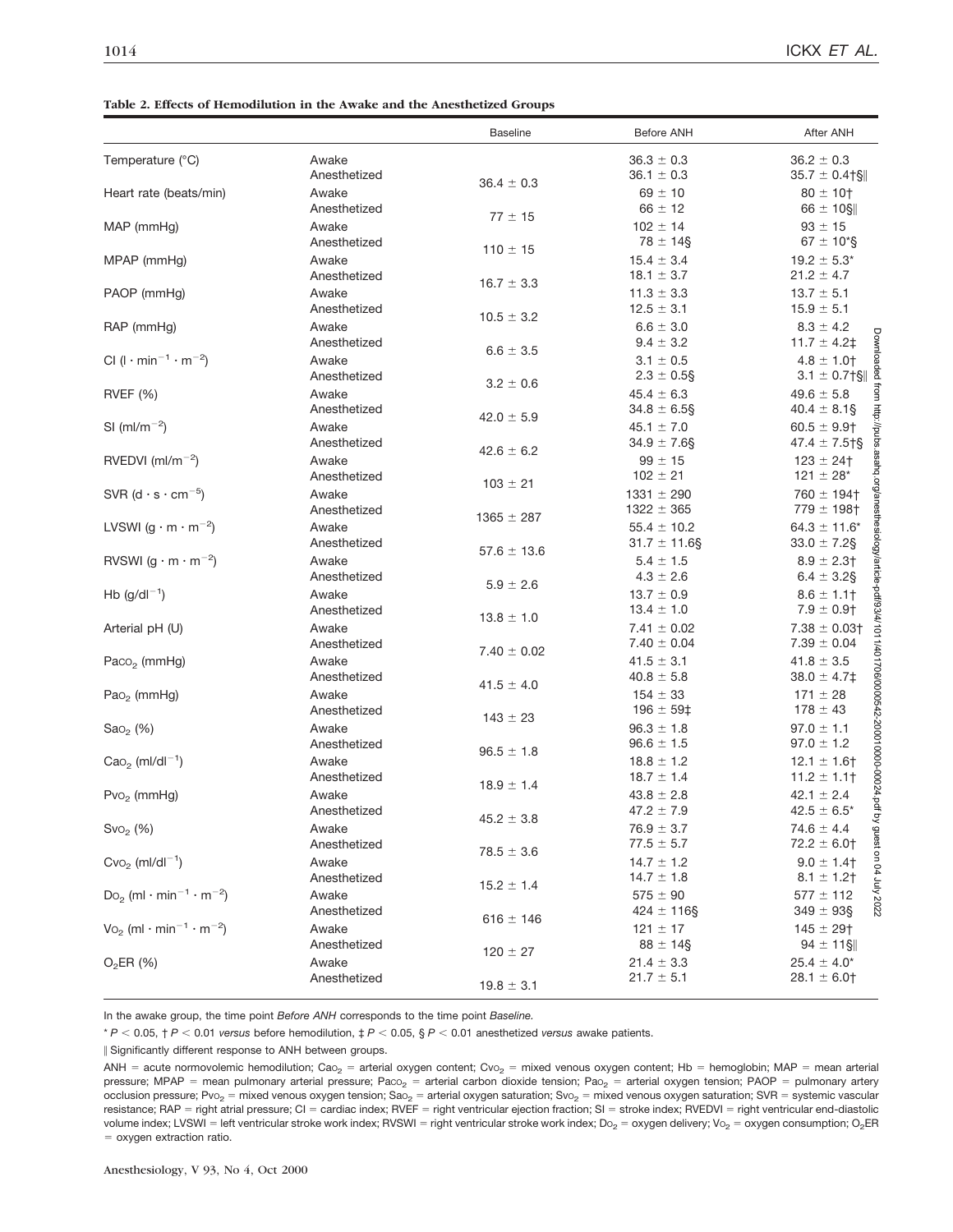fere with these mechanisms both directly by their vasodilating and negative inotropic properties<sup>13,14</sup> and indirectly by their effects on the sympathetic nervous system.<sup>24</sup> The anesthetic technique used in the present study did not seem to have altered cardiac preload and afterload. Indeed, cardiac filling pressures, right ventricular end-diastolic volume, and systemic vascular resistance in anesthetized patients were similar to those observed in awake patients. However, the anesthetic technique seemed to have decreased myocardial contractility as a comparable increase in cardiac filling pressures resulted in a lower augmentation in right and left ventricular stroke work index. These results contradict those of Habler *et al.*, <sup>8</sup> who showed an increase in myocardial contractility in anesthetized dogs undergoing acute normovolemic hemodilution. This could be related to different factors such as the level of anesthesia and the fact that Habler *et al.* did not use nitrous oxide, which is known to have negative inotropic properties. $25$  Increased myocardial contractility during hemodilution in anesthetized humans remains to be demonstrated. As in other experimental studies, Habler *et al.*<sup>8</sup> observed that the increase in cardiac index during hemodilution was essentially related to an increase in stroke index with no change in heart rate in anesthetized animals. This might indicate that the effects of anesthesia on the autonomic nervous system are probably more important than the direct effects of the anesthetic agents on the myocardium in explaining the depressed cardiac output response observed during acute normovolemic hemodilution. Moreover, the effects of anesthesia on the cardiac output response during normovolemic hemodilution will depend not only on the anesthetic agents used but also on the depth of anesthesia, as demonstrated by Schou *et al.*<sup>26</sup> In both groups, ANH was associated with an increase in right ventricular end-diastolic volume and a trend toward higher filling pressures. This probably reflects the increased venous return resulting from the decreased blood viscosity. Increased flow increases venous return and therefore the filling pressures of the heart.<sup>27</sup>

In both groups, ANH was associated not only with an increase in cardiac output, but also with an increase in oxygen extraction ratio. However, this increase in oxygen extraction ratio appeared to be triggered by different mechanisms in the two groups. In the awake patients, it increased because  $\dot{V}_{O_2}$  increased, whereas  $Do_2$ remained constant. This increase in  $\mathrm{Vo}_2$  is probably related to an increased myocardial oxygen demand, related to the increase in heart rate.<sup>12,28</sup> In the anesthetized patients, oxygen extraction ratio increased to maintain  $\dot{V}$ O<sub>2</sub> as D<sub>O<sub>2</sub></sub> decreased. D<sub>O<sub>2</sub></sub> decreased because the increase in cardiac output was not sufficient to compensate for the decreased arterial oxygen content. Although estimation of  $\dot{V}$ <sub>2</sub> from thermodilution cardiac output measurements has been criticized because of the poten-

tial problem of "mathematical coupling," $^{29}$  this effect is probably small in the present study, as cardiac index increased during ANH in the range of 55% in the awake group and 35% in the anesthetized group.

The results observed in this study may have been influenced by several factors. First, preoperative medications may have interfered with the cardiovascular response associated with ANH. This is especially the case with  $\beta$  blockers. Lieberman *et al.*<sup>20</sup> recently showed that acute administration of esmolol is associated in conscious humans with a marked decrease in cardiac output response to ANH. However, chronic  $\beta$  blockade did not blunt the cardiac output response associated with ANH in anesthetized patients.<sup>22</sup> Calcium channel blockers may also play a role, in particular during isoflurane an esthesia. In the present study, only one patient in the anesthetized group took calcium channel blockers in the preoperative period.

Second, the use of benzodiazepines for premedication and catheter insertion might also have had an impact on the results. When administered alone, benzodiazepines have limited hemodynamic effects,<sup>30</sup> whereas when as sociated with other agents, such as opioids, they can result in more pronounced cardiovascular depression.<sup>31</sup> Therefore, their use might have contributed to the depressed cardiac output response observed during ANH in the anesthetized patients.

Third, the use of positive pressure ventilation in the anesthetized patients may have also influenced our results. Increased intrathoracic pressure is usually associated with a decreased venous return responsible for  $\vec{x}$ decreased cardiac output.<sup>32</sup> This may have contribute to the lower cardiac output observed in the anesthetized patients before hemodilution. However, ventilatory conditions were not modified during the hemodilution  $\text{pro}^{\mathcal{S}}$ cedure, and the increase in cardiac index was significantly less in the anesthetized than in the awake patients, whereas the exchange volume was similar in the two groups. Downloaded from http://pubs.asahq.org/anesthesiology/article-pdf/93/4/1011/401706/0000542-200010000-00024.pdf by guest on 04 July 2022

In conclusion, when compared with the awake state $\frac{2}{3}$ fentanyl–nitrous oxide–isoflurane anesthesia significantly reduces the cardiac output response associated with moderate ANH, mainly by blunting the heart rate response in these conditions. In the awake patients, the increase in heart rate resulted in an increased myocardial oxygen demand, which might be responsible for an increased  $\dot{V}_{\text{O}_2}$ . In both awake and anesthetized conditions, tissue oxygen extraction must increase to meet metabolic oxygen requirements.

#### **References**

1. Van der Linden P: Anemic hypoxia, Tissue Oxygenation in Acute Medicine. Edited by Sibbald WJ, Messmer K, Fink MP. Berlin, Heidelberg, Springer Verlag, 1998, pp 116–27

2. Kreimeier U, Messmer K: Hemodilution in clinical surgery: State of the art 1996. World J Surg 1996; 20:1208–17